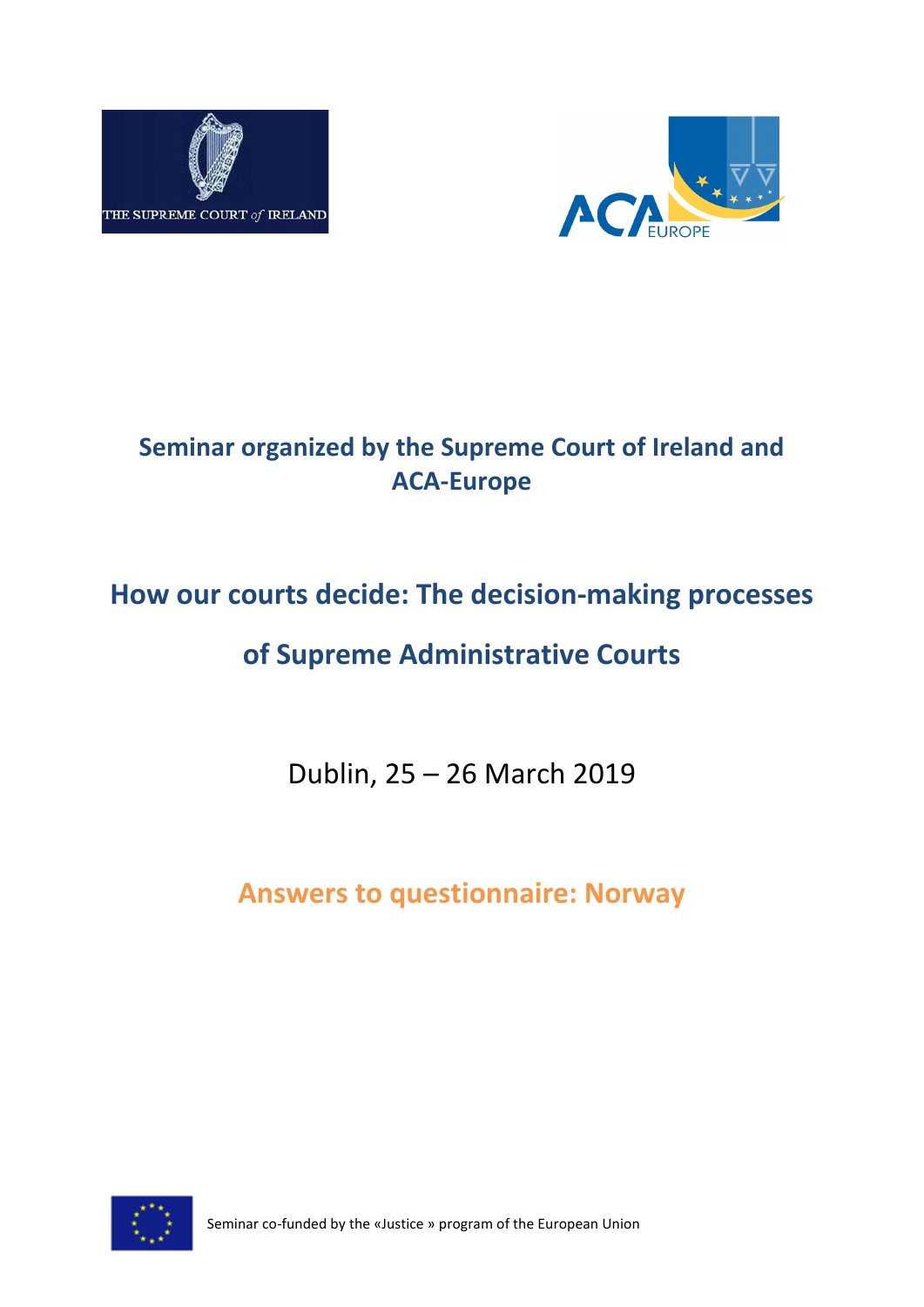## **ACA Seminar How our Courts Decide: the Decision-making Processes of Supreme Administrative Courts Dublin, 25-26 March 2019 Supreme Court of Ireland Questionnaire**

**Questions**

## **A. Background questions in relation to your Supreme Administrative Court/ Council of State**

1. What is the formal title of your Supreme Administrative Court/Council of State ('institution')? Please provide the name of your institution in your national language and the English translation if possible.

Norges Høyesterett/The Supreme Court of Norway. Norway does not have a separate supreme administrative court. The Supreme Court of Norway is the one and only supreme court.

2. What country/jurisdiction does your institution serve?

## Norway.

3. Where is your institution based (i.e. its seat)?

## Oslo (the capital city of Norway).

4. Please provide a link to your institution's website (if available), including a link to the English or French version or pages of the website if available.

<https://www.domstol.no/hoyesterett/> <https://www.domstol.no/en/Enkelt-domstol/-norges-hoyesterett/>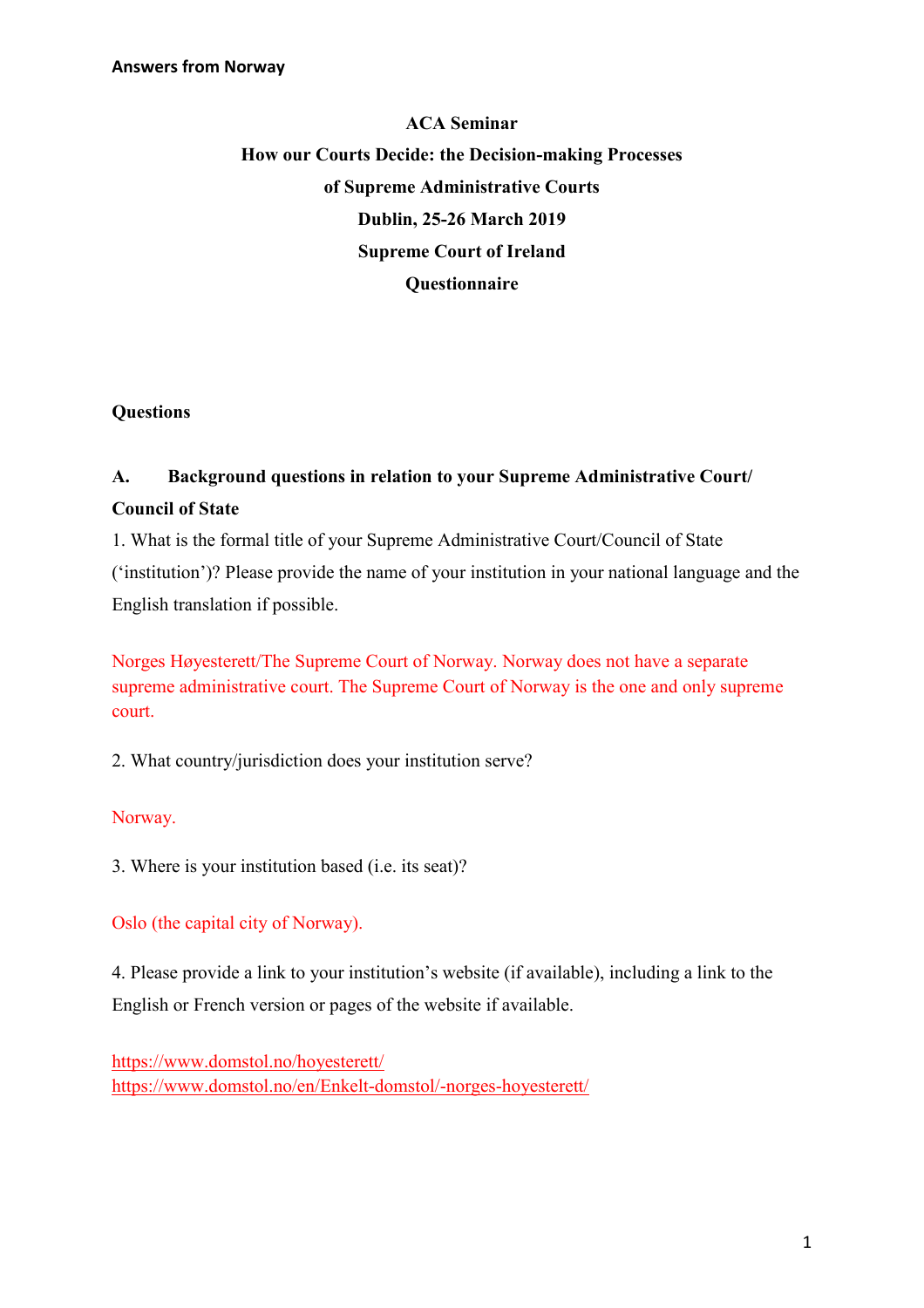#### **B. The Structure of your Supreme Administrative Court/Council of State**

5. Please provide an outline of:

(a) The main functions of your institution (e.g. a first and last instance court, court of cassation or court of appeal);

The Supreme Court deals only with cases that are brought before it by way of appeal from one of the regional courts of appeal. The main function of the Supreme Court is to contribute to the resolution of matters on which the law is unclear. The Supreme Court also has a responsibility for the evolution of the law - within the framework of existing legislation - as and when required by new societal problems. Accordingly, leave to appeal to the Supreme Court is mainly granted in cases that raise matters of principle beyond the specific subject matter of the issue in dispute.

(b) The nature of your institution (e.g. a Supreme Administrative Court or a Supreme Court with jurisdiction in other areas of law); and

Supreme Court with jurisdiction on all areas of law.

(c) Its place within the overall court structure in your country/jurisdiction.

Section 88 of the Norwegian Constitution provides that the Supreme Court adjudicate in the final instance. Accordingly, the Supreme Court is Norway's highest court, at the top of a pyramid consisting of courts on three levels: the local district courts, the regional courts of appeal and the national Supreme Court.

## **C. Caseload**

6. How many judges<sup>[1](#page-2-0)</sup> serve on your institution?

20 justices, of which one is the Chief Justice.

<span id="page-2-0"></span> $1$  Please include figures concerning judges only and not the number of Advocates General (which will be dealt with under question 11) or judicial assistants/clerks/researchers (which will be dealt with under question 13.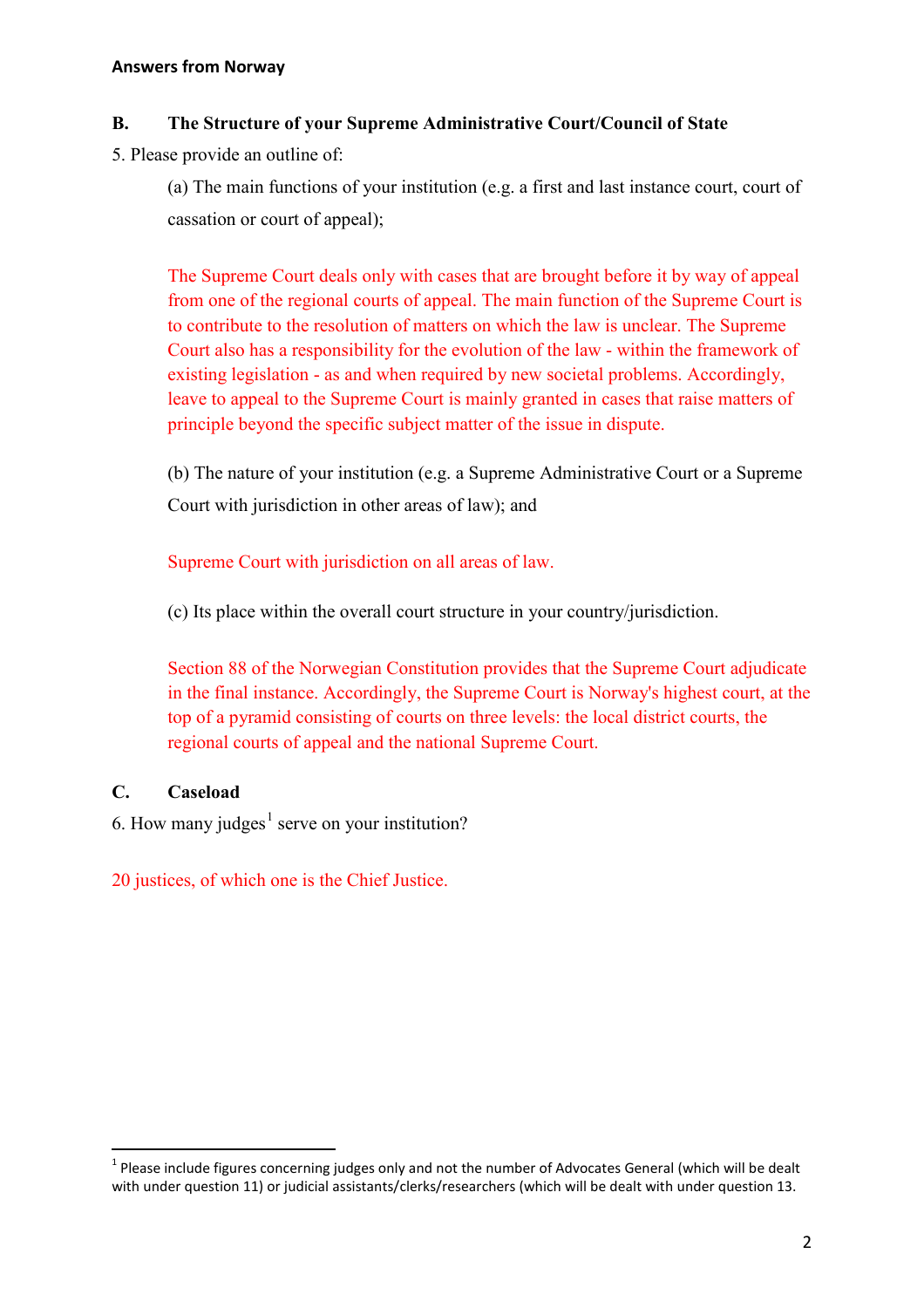7. How many cases<sup>[2](#page-3-0)</sup> are brought to your institution per year on average?

The Supreme Court annually receives approximately 2 200 appeals in total, of which approximately 1 000 are civil cases and 1 200 are criminal cases. Approximately 40 % of the appeals are appeals against judgments, and 60 % are appeals against interlocutory orders and decisions. Out of all the 2 200 appeals, approximately 5 % (120 appeals) are granted leave of appeal and brought before the Supreme Court, of which 90 % are appeals against judgments and 10 % are appeals against interlocutory orders. Out of all the appeals against judgments, approximately 10-14 % are granted leave. Hence, the Supreme Court issues approximately 110-120 judgments each year.

Approximately 85-90 % of the cases a justice deals with during a year represents cases in the Appeals Selection Committee, and 10-15 % represents cases brought in for trial before the Supreme Court. Out of cases in the Appeals Selection Committee, approximately 40 % are proceedings of granting/denying leave of appeal against judgments. The remaining 60 % are appeals against interlocutory orders (i.e. procedural and interim decision).

8. How many cases does your institution dispose of  $3$  per year on average?

Approximately 2100. This is because the outcome of approximately 5 % of the appeals is that the Appeals Selection Committee or the Supreme Court sets aside the decision from the regional court of appeal, consequently sending the case back to regional court of appeal for a new proceeding and decision. Hence, 5 % of the appeals are not "disposed of" in the meaning "brought to an end", but are sent back to regional court of appeal.

#### **D. Internal organisation of the Supreme Administrative Court**

9. Does your institution have chambers/divisions?

The Supreme Court does not have specialized chambers/divisions. However, in order to ease the workload, the Supreme Court consists of two parallel and equal divisions, each with five justices. These two divisions decide – with five justices in each case – appeals against judgments that have been granted leave to appeal by the Appeals Selection Committee.

<span id="page-3-0"></span><sup>&</sup>lt;sup>2</sup> In this question 'cases' means the average number of incoming cases per year, whether litigious (in which the judge(s) decides a dispute) or non-litigious (where a case in which there is no dispute is brought before the Supreme Administrative Court) and in all categories of cases if your Supreme Administrative Court does not deal solely with administrative law cases (for example, civil and commercial law, criminal law etc). It refers to both cases decided in writing and by oral hearing. It includes applications submitted to a Supreme Administrative Court before any filtering process is undertaken if such a mechanism exists.

<span id="page-3-1"></span><sup>&</sup>lt;sup>3</sup> Please indicate the average number of cases that come to an end in your Supreme Administrative Court each year either through a judgment or any other decision that ends the procedure, whether it has been considered in writing or by oral hearing.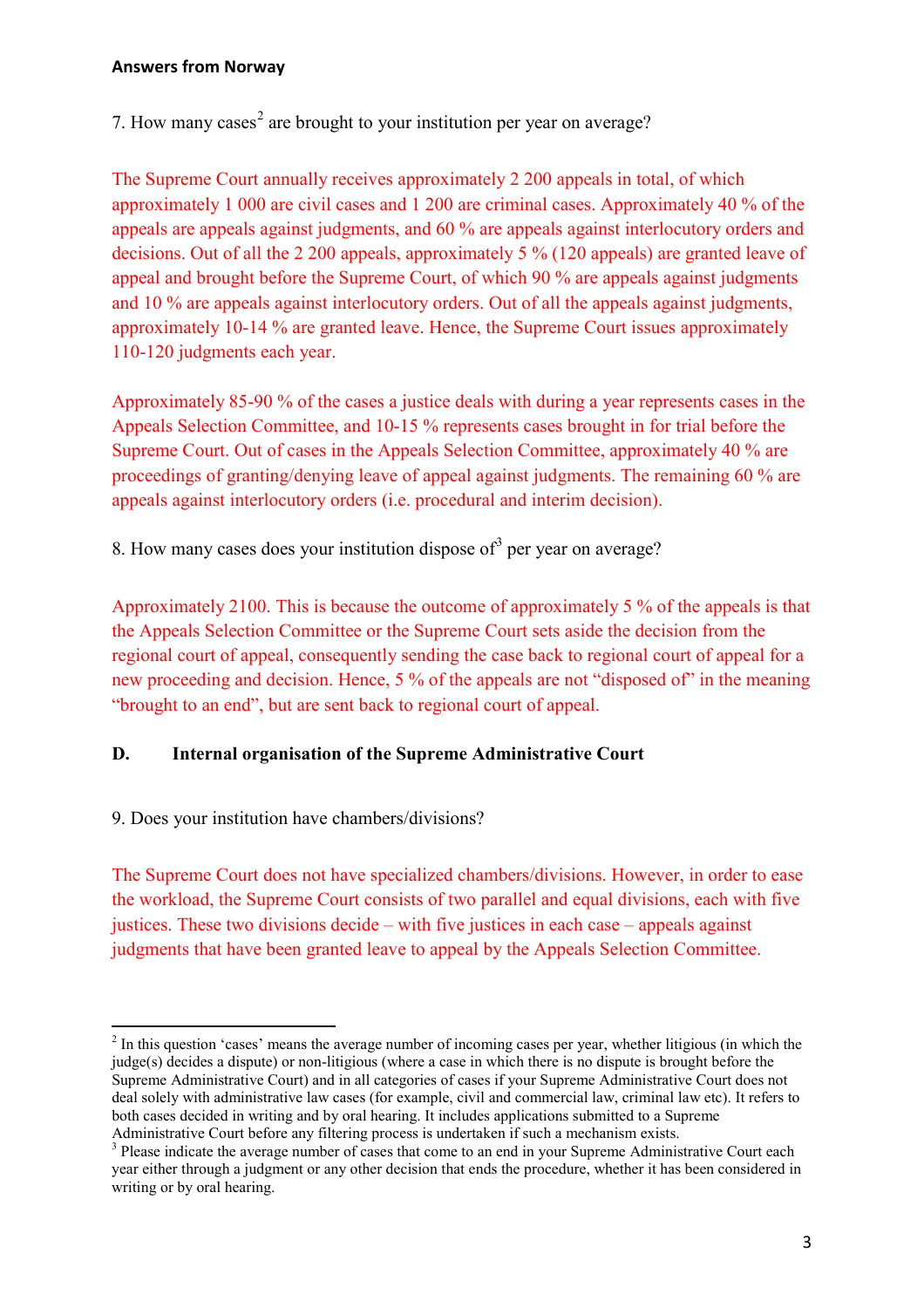As well as adjudicating on appeals against interlocutory orders and decisions, the Appeals Selection Committee also functions as a filter for appeals against judgments. An appeal against a judgment cannot be brought before the Supreme Court without the leave from the Appeals Selection Committee. The Appeals Selection Committee consists of five justices, but each case is decided by three justices.

All of the Supremes Court's 20 justices rotate between the two divisions and the Appeals Selection Committee based on the principle that each justice shall serve an equal amount of time in the divisions and the Appeals Selection Committee throughout the year. The number of cases dealt with in the Appeals Selection Committee is far larger than the cases that are brought before the Supreme Court, due to the filtering function of the Appeals Selection Committee. Proceedings in the Appeals Selection Committee are written – oral hearings only apply for appeals that are granted leave.

10. If yes, provide the following details:

a. How many chambers/divisions?

Please refer to answer to question D.9

b. How many judges serve in each chamber/division?

#### Please refer to answer to question D.9

c. The nature of particular areas of specialisation in your Supreme Administrative Court by chamber or otherwise (if any) (e.g. commercial division, environmental division etc.).

#### Please refer to answer to question D.9

d. Do judges move between chambers/divisions? If yes, how is such movement determined?

#### Please refer to answer to question D.9

e. Is it possible for a judge to be assigned to more than one Chamber at a time?

No.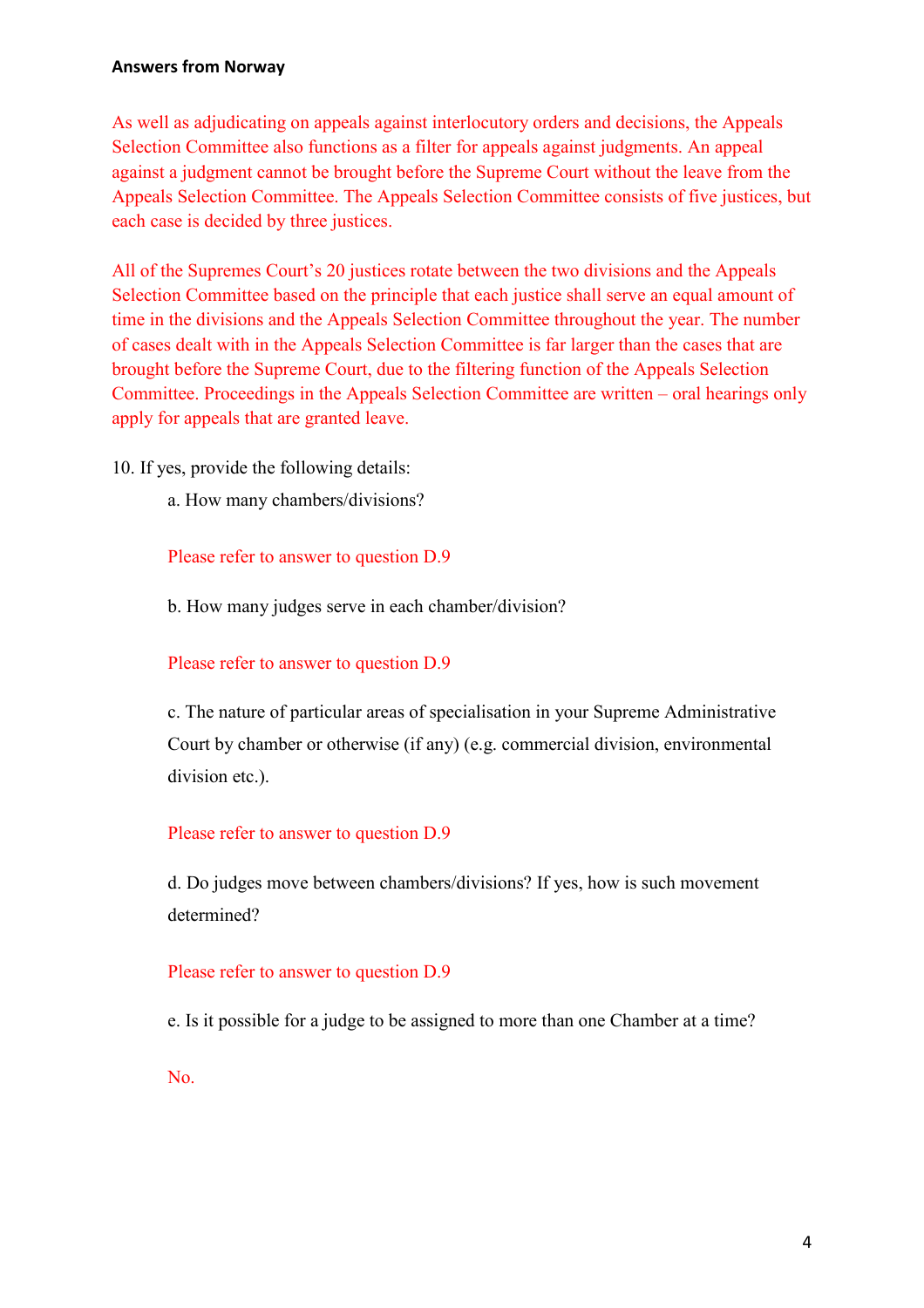f. Are there different levels of chambers, for example, an 'ordinary chamber' and Constitutional Review Chamber?

No.

g. How many judges are usually assigned to consider and decide an average case?

#### Please refer to answer to question D.9

h. Does the number of judges assigned to decide cases vary? If yes:

(i) Based on what rules or factors?

When the Appeals Selection Committee has granted leave to an appeal, the Chief Justice may decide that the appeal shall be brought before the Grand Chamber with 11 justices or before all 20 justices in a plenary session. Grand Chamber or plenary session is applicable in

- cases giving rise to questions concerning the setting aside of a legal interpretation that the Supreme Court has used as a basis in another case,
- cases giving rise to questions of conflict between statutory laws or other decisions by the Norwegian Parliament, and the Constitution or provisions in conventions to which Norway is bound.

After an oral hearing before the Supreme Court in an ordinary session with five justices, transfer to Grand Chamber or plenary session is still an option. The statutory requirement is that two out of the five justices demands the case shall be brought before Grand Chamber or plenary session, and the Chief Justice then decides which of the two alternatives shall apply for the case.

The above mentioned rules and procedures follows from statutory law, namely The Courts of Justice Act.

(ii) Who decides how many judges are assigned to consider and decide a particular case?

#### Please refer to answer to question D.10.h.(i).

i. Is there a procedure for certain cases to be elevated to a grand chamber or plenary session? If yes, how is this decided and how many judges decide?

Please refer to answer to question D.10.h.(i).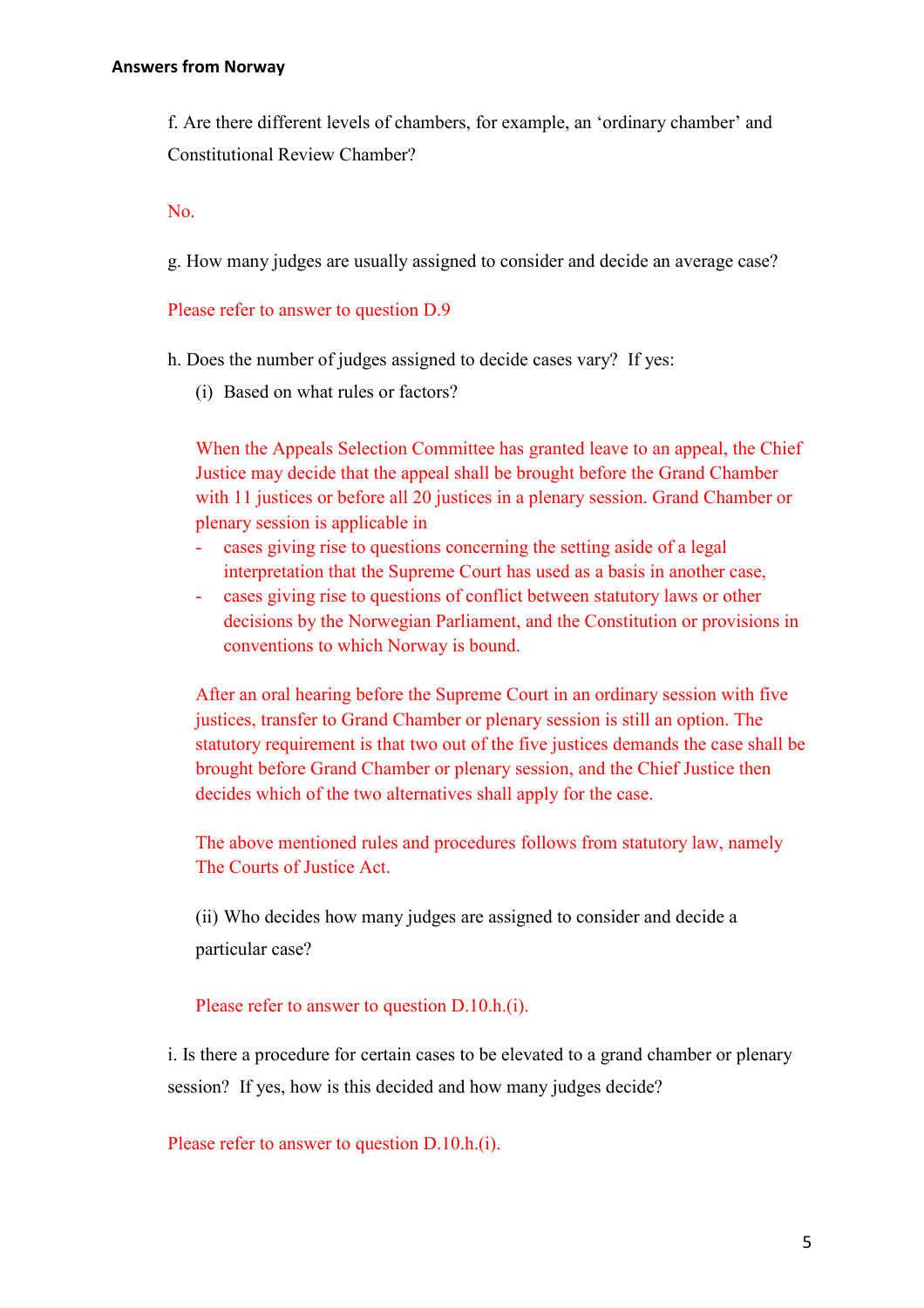j. Are judges assigned certain additional roles (e.g., rapporteur, case manager, other specific responsibilities etc.) relating to a particular case?

Yes.

If yes, specify the additional roles and explain how these roles are assigned.

The Courts of Justice Act states that the longest sitting justice in the division shall lead the proceedings (the chair justice). According to internal rules of procedure, the justice who has gone the longest time without writing an opinion is assigned to write the opinion representing the majority or an unanimous vote. The dissenting justices (if any) decides among themselves who is to write the dissenting opinion.

k. How significant is the role of the Chief Judge or President of the court in determining:

(i) The assignment of cases to chambers or panels of judges;

## Not relevant.

(ii)The number of judges assigned to consider and decide a particular case;

Please refer to answer to question D.10.h.(i).

(iii) The assignment of certain additional roles to judges (see (f) above);

#### Not relevant.

(iv) Any other matters you consider relevant in this context. For example, are there any other special panels, General Assemblies or bodies of judges to which cases are assigned.

## Not relevant.

11. Does the position of Advocate General exist in your legal system?

No.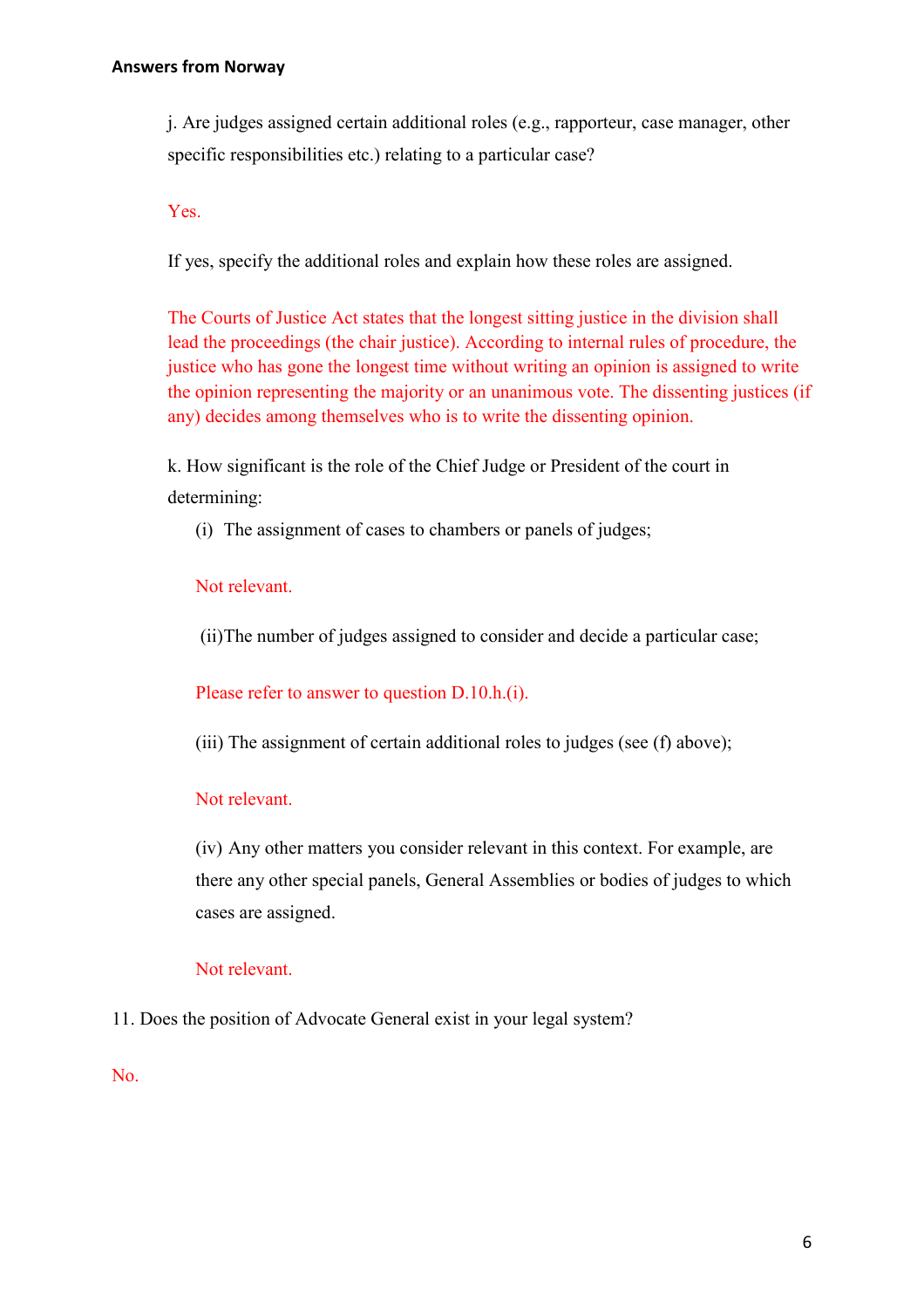If yes, please indicate:

- (i) The number of Advocates General or equivalent members of your institution;
- (ii) The function of the Advocate General in the context of your institution; and
- (ii) The extent to which the Advocate General participates in proceedings before your institution.

## Not applicable.

## **E. Research and Administrative Assistance**

12. What level of research and/or administrative assistance is available to your institution?

The Legal Secretariat comprises 25 law clerks, including the head and two deputy heads. Although the primary function of the Legal Secretariat is to assist the Appeals Selection Committee, it also performs duties for the justices serving in the Supreme Court's two divisions that deal with admitted appeals (see also answer to question E.15).

The administration consists of approximately 20 employees.

13. How many officials provide legal research support to your institution?

## Please refer to answer to question E.12.

14. Do officials which provide legal research assistance to your institution also provide administrative assistance?

## Yes, to a limited extent.

15. Are research and administrative supports pooled (i.e. shared between judges) or assigned individually to judges or is there both a pool and some researchers assigned to individual judges? Please explain.

Each appeal to the Supreme Court is assigned to a designated law clerk. The law clerk will provide legal support in the assigned case until the case comes to an end. The workload in a particular case depends on the complexity of the case, whether the appeal is granted or denied leave, and to what extent the justices assign tasks to the law clerk. The justices do not have personal law clerks.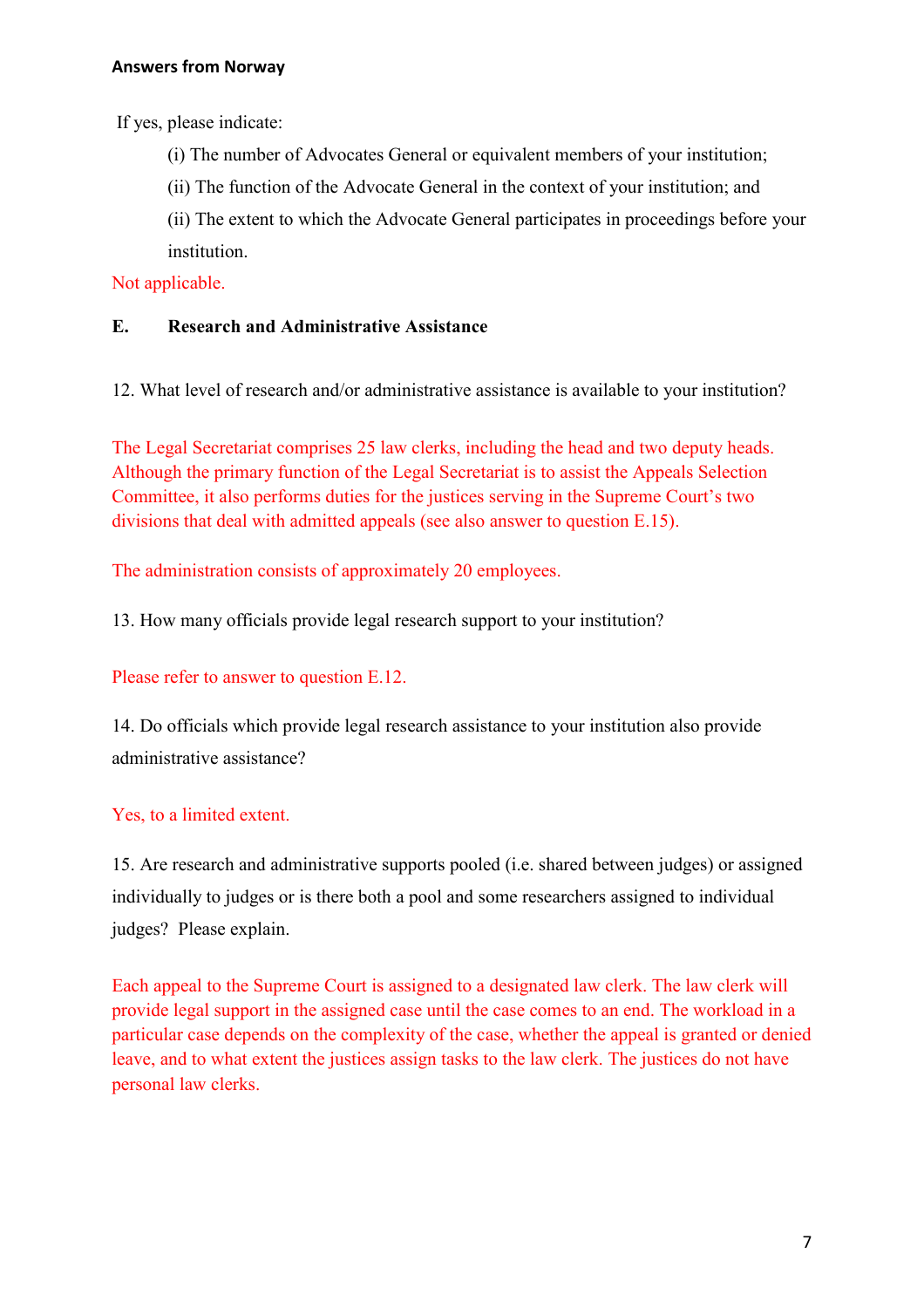16. If research and administrative support is assigned individually to judges, is there also a research and documentation or equivalent department which provides additional pooled research support?

## Not relevant.

17. To what extent, if at all, do assistants/*réferendaires* [Here: law clerks] provide support to judges in your institution as regards specifically:

(a) Preparation of pre-hearing documents, such as a memorandum to assist the judge prior to the hearing of a case;

#### To a large extent.

(b) Undertaking legal research to assist a judge to make a decision in a case;

To some/a large extent, depending on the justice's wants and needs.

(c) Discussing aspects of a case with a judge orally or in writing;

To some/a large extent, depending on the justice's wants and needs.

(d) Consideration and evaluation of the relevant law;

To a large extent.

(e) Undertaking comparative law analysis;

To some extent, if relevant to the case, and depending on the justice's wants and needs.

(f) Drafting sections of judgments;

To some extent, depending on the justice's wants and needs. The main rule is that the justices draft the judgment's reasons/opinions.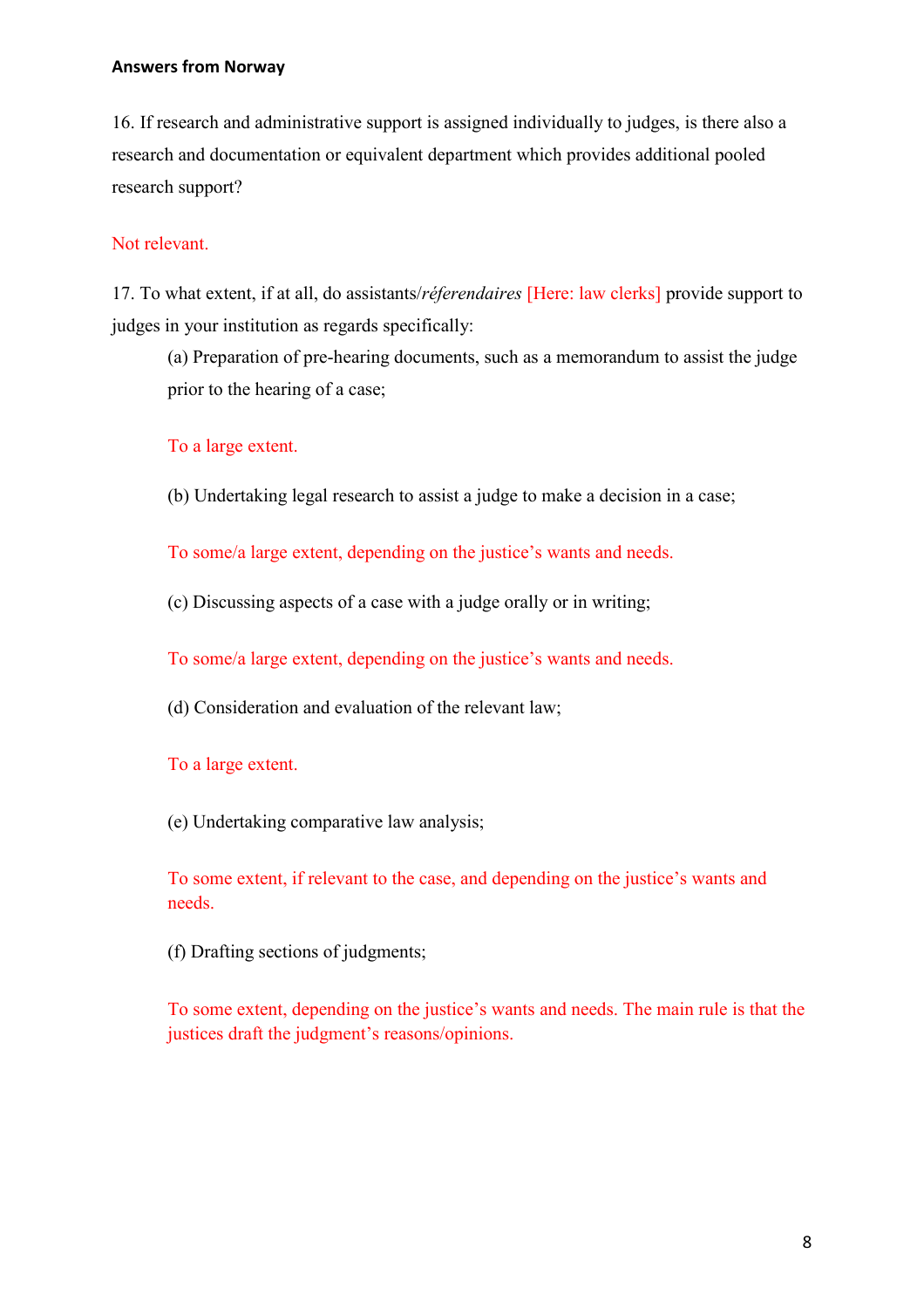(g) Putting forward a suggested or preliminary decision for judge(s) to consider;

The law clerk puts forward a suggested decision for the Appeals Selection Committee, as to whether the appeal shall be granted or denied leave. These decisions do usually not include reasons, and are based on simplifies and standardized wording.

(h) Any other element that you consider is relevant in this context.

No.

## **F. Oral hearings**

18. Is there an oral hearing in all cases?

#### No.

19. If there is not an oral hearing in all cases:

(a) What percentage of cases typically involves an oral hearing?

Approximately 10-14 % of appeals against judgments are granted leave, and all of them are subject to oral hearings before the Supreme Court.

(b) On what basis (formal rules or informal determinations) is it determined which cases will have an oral hearing?

The general rule is that the appeals against interlocutory orders (as opposed to judgments) are based on written proceedings, and decided by the Appeals Selection Committee.

(c) Can parties to a case request an oral hearing? If yes, what is the significance or consequence of such a request?

The Appeals Selection Committee decides, based on its own discretion, if the case shall be brought before the Supreme Court with five justices, and thereby subject to an oral hearing.

20. Does deliberation take place between the judges before the oral hearing? If so, is this the practice in all cases or in some cases?

No. Deliberation takes place after the oral hearing. Please also refer to answer to question H.22.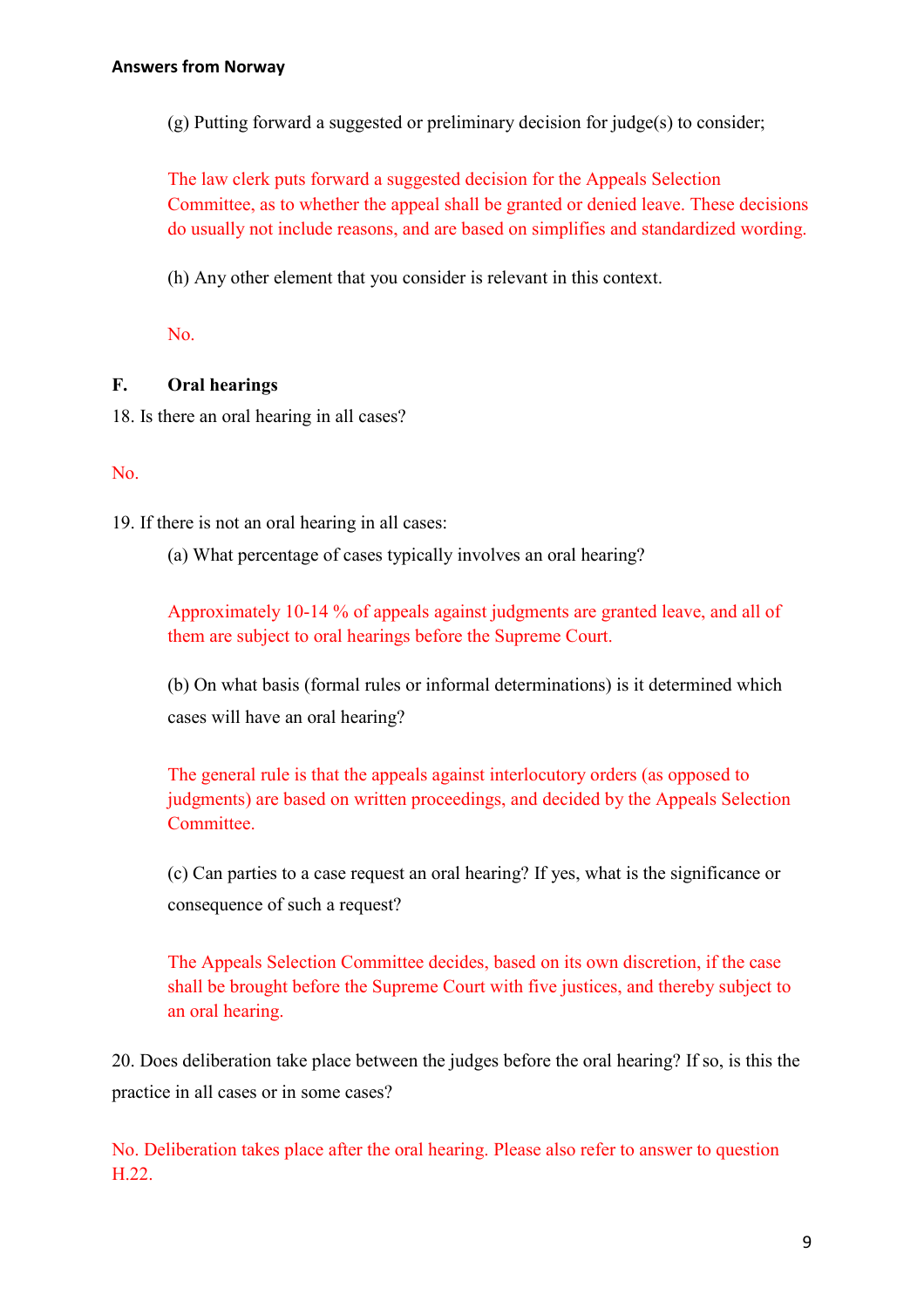21. Are time limits imposed on parties making oral submissions before your institution?

Yes. Based on a predetermined time schedule.

22. Are parties permitted to address the Court for an uninterrupted period of time? If so, for how long?

The justices may ask questions at any time during the oral submission, but this is the only permitted interruptions.

23. Is discussion in the oral hearing confined to matters set out in the statements or written submissions of the parties or may it involve broader legal discussion between the lawyers/a party and the Court?

Mainly the first, but the justices may initiate a broader legal discussion during the oral hearings if this is relevant to the matter of the case.

24. Are parties permitted to file further written submissions following an oral hearing?

No.

25. Is it possible for a judge to be excluded from proceedings based on a legal opinion expressed during an oral hearing giving rise to the perception of bias?

The justices will refrain from explicitly expressing legal opinions during an oral hearing. If such expressions are put forward, it will be regarded as preliminary legal opinions subject to the lawyers' comments.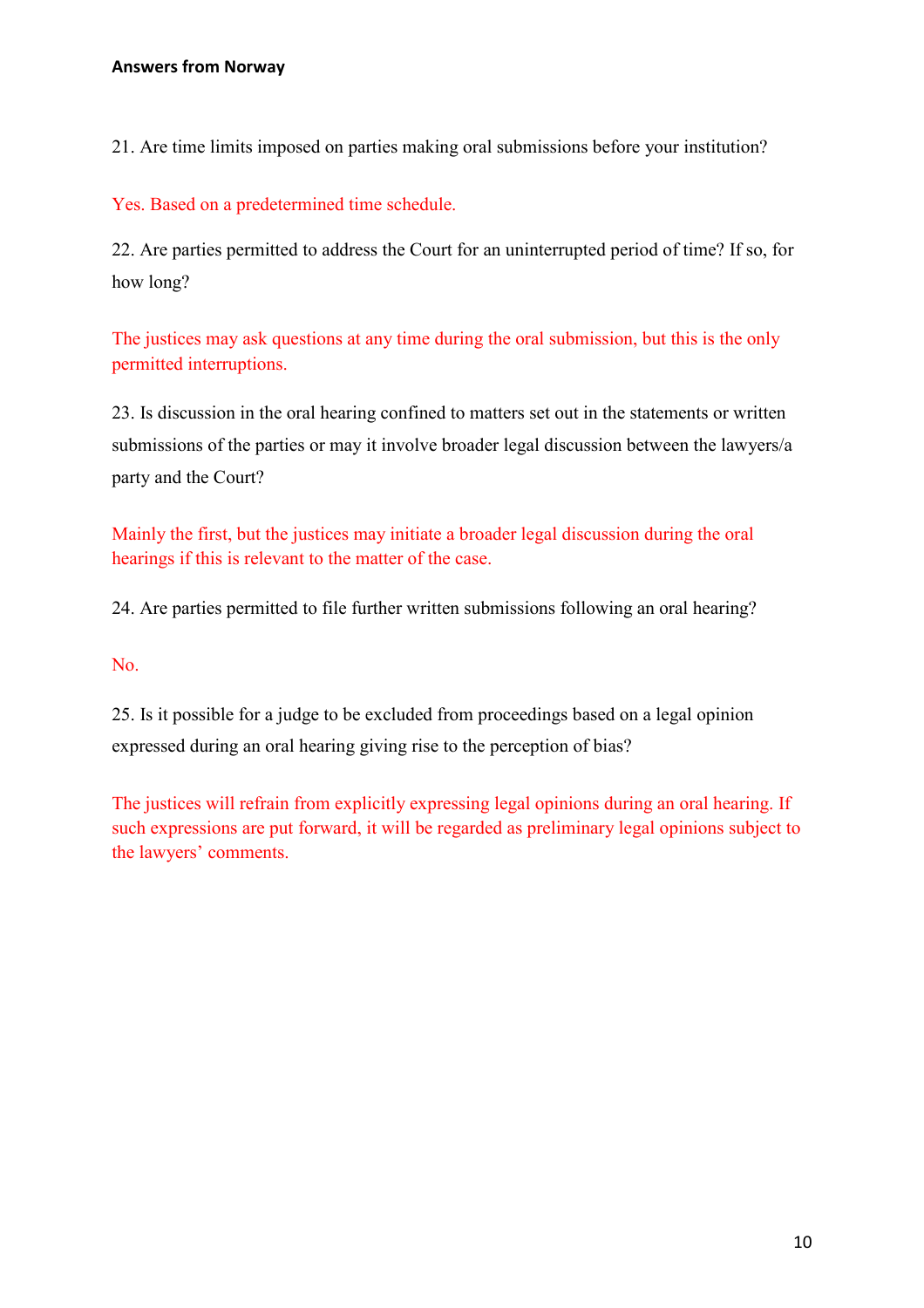## **G. Written submissions of parties**

26. What is the usual length and level of detail of written submissions of parties provided to your institution? Please indicate the approximate number of pages (1.5 line spacing) of a 'typical' written submission

| $0-5$ pages   | ΙI  |
|---------------|-----|
| $5-10$ pages  | ◘   |
| $10-20$ pages | П   |
| $20-30$ pages | П   |
| $30-40$ pages | П   |
| $40-50$ pages | П   |
| $50+$ pages   | . I |

20. Is there a maximum length for written submissions filed by parties in a case? If yes, please provide details.

No.

## **H. Consideration of the case**

21. Can your institution raise points of law of its own motion (i.e. ex officio) or is it limited to the points raised by the parties to the case?

The Supreme Court may raise points of law ex officio and will, in such case, normally do so in the preparatory proceedings so the lawyers are able to be well prepared to oral hearings.

22. How is discussion, deliberation and decision-making structured in your institution?

The day after conclusion of the oral hearings, the justices meet for deliberation where each justice presents his or her views on the case. The chair justice begins with the deliberation by giving a thorough presentation of his or her view. The justice who has gone the longest time without writing an opinion is assigned to write the opinion representing the majority or unanimous vote. If this justice does not belong to the majority vote, the writing is assignes to next in line. The dissenting justices (if any) decides among themselves who is to write the dissenting opinion.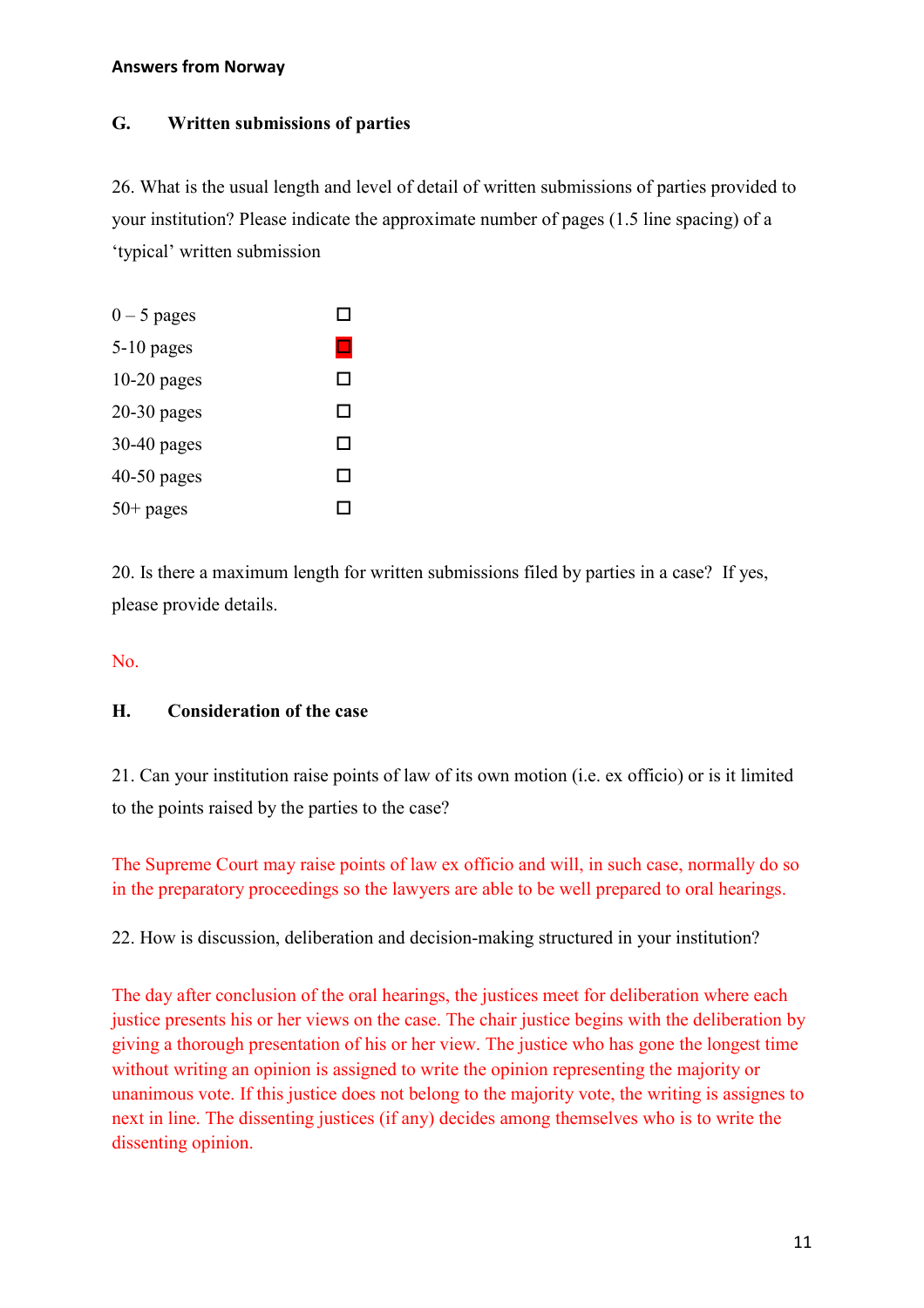When the first draft is finalized, it is circulated to the other justices within the same voting fraction for feedback and mark-up. Following the finalized opinions, the justices meet to vote the case. The judgment is published as soon as it is proofread.

The structure is different in the Appeals Selection Committee, where discussion, deliberation and decision-making mainly is conducted in writing.

23. Does your institution deliberate in a number of different languages? If so, please provide some detail. For example, does your institution have more than one official language?

## Norwegian only.

24. Are there rules, processes, or conventions about how discussions and votes take place? If yes, specify the relevant rules etc.

Among the most important statutes is the Act relating to the Courts of Justice (Courts of Justice Act) section 3 to 9. For civil cases, the Act relating to mediation and procedure in civil disputes (The Dispute Act) chapter 30 is relevant. For criminal cases, the Act relating to legal procedure in criminal cases (The Criminal Procedure Act), inter alia section 323.

The statutory law includes some voting rules, but how discussions take place is largely left to the discretion of the Supreme Court, and enshrined in internal rules of procedure.

The relevant provisions prescribe that leave to appeal against judgments shall be granted only if the appeal concerns questions with a bearing beyond the present case, or if it is especially important for other reasons that the case is decided by the Supreme Court. The provisions further provide for the Court's consent to be limited to "a part of the case" in criminal cases and "particular claims" and/or "particular grounds for appeal" in civil cases. Within these limits, it is up to the Supreme Court to decide which – and accordingly how many – appeals against judgments to admit for trial.

The decision to grant or deny leave to appeal is made by the Supreme Court's Appeals Selection Committee. These decisions are made by three justices in each case, and a denial or limitation of consent must be unanimous.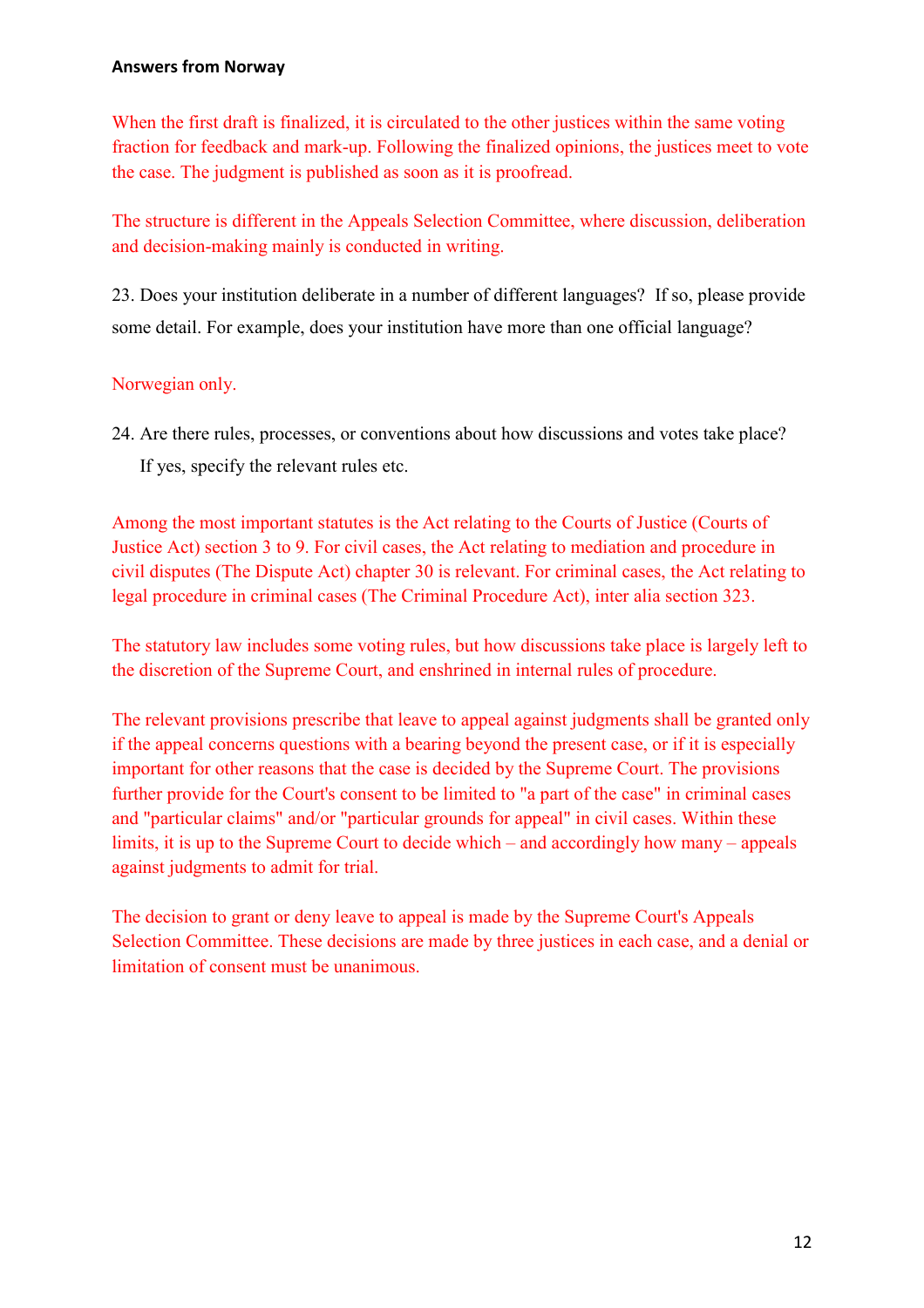As regards to appeals against interlocutory orders – i.e. appeals against procedural and interim decisions – there is no equivalent system of consent. Such decisions may, as a rule, be appealed to the Appeals Selection Committee for a final decision, although the power of the Committee to review the decision of the lower court is in many cases limited. However, the Disputes Act contains a provision allowing the Appeals Selection Committee to deny interlocutory appeals in cases where the appeal does not concern questions with a bearing beyond the present case, and there are no other reasons for the appeal to be tried. It also provides for denial where the appeal mainly raises comprehensive questions of fact.

For interlocutory appeals in criminal cases, the Criminal Procedure Act contains provisions similar to the one mentioned above for civil cases, but with a more restricted area of application. So far, the opportunity to deny appeals pursuant to these provisions, has been used only on rare occasions.

25. How are preferences for particular outcomes communicated between the judges?

## Please refer to answer to question H.22.

26. Where there is an oral hearing, to what extent does the oral hearing (as opposed to written submissions) influence the court's discussion, deliberation and decision-making?

Oral hearings is a fundamental principle for the legal proceedings in admitted cases at the Supreme Court, and consequently constitutes an important foundation for the justices opinion and decision in each case.

27. Are there any other procedural rules or conventions that you believe impact significantly on the way in which cases are considered?

No. However, the Supreme Court must always comply with the relevant procedural rules set out in the ECHR, including the fair trial standard in article 6.

## **I. The decision of the institution**

28. Is the decision delivered on behalf of the institution or is it open to each individual judge assigned to the particular case to deliver a separate judgment?

Each justice may dissent and write a separate opinion and judgment in the particular case. The written ruling will include and disclose all opinions and how the justices voted. However, the judgment/ruling as such is delivered on behalf of the Supreme Court.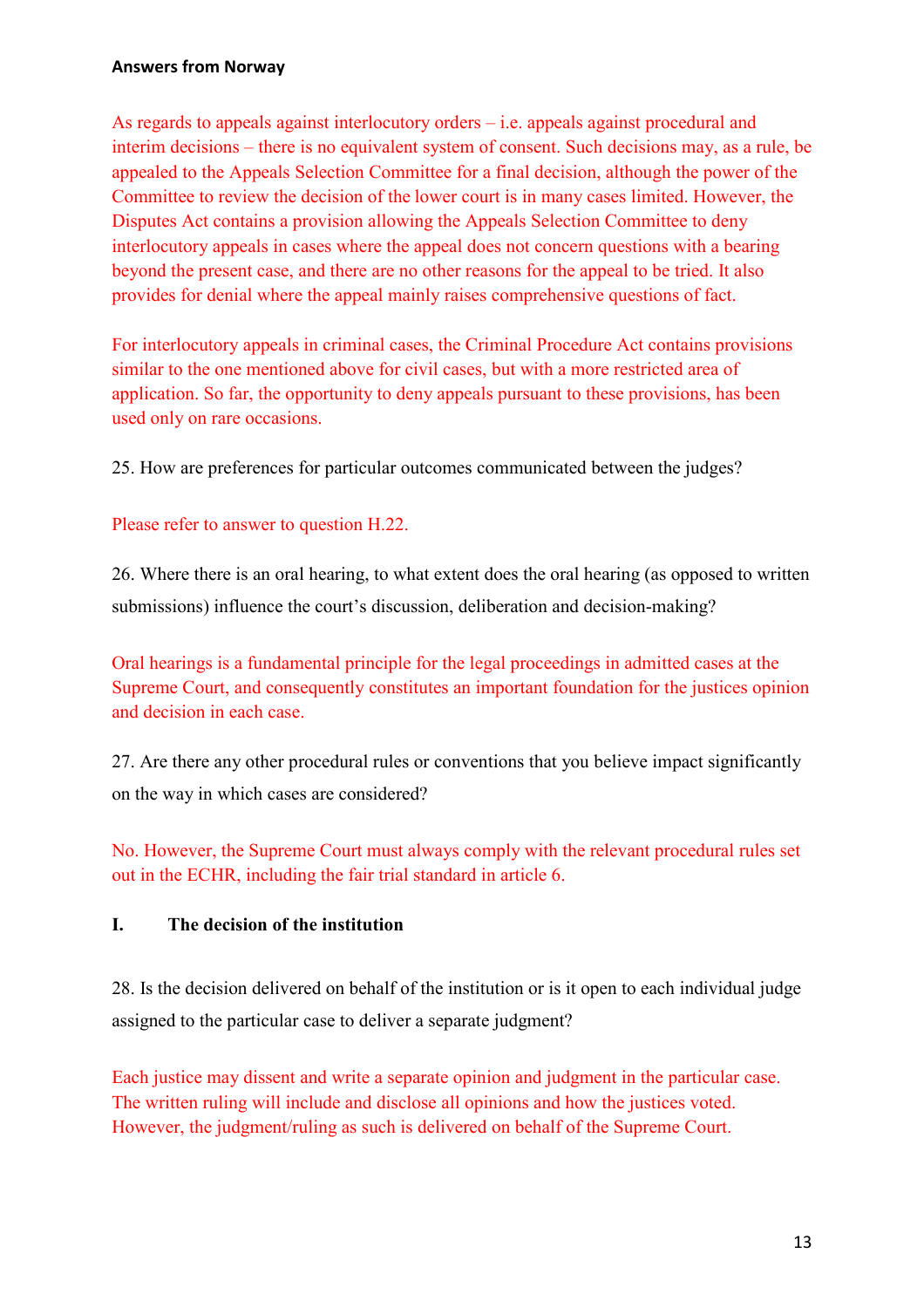29. If the decision is delivered on behalf of the institution, does one judge write for the institution? If not, please explain how the judgment of the court is written for your institution. Are there formal rules or informal practice governing this?

According to internal rules of procedure, the justice who has gone the longest time without writing an opinion is assigned to write the opinion representing the majority or unanimous vote. The dissenting justices (if any) decides among themselves who is to write the dissenting opinion.

Judgments are written by way of the justice's personal opinion. However, a justice that concurs with the writing justice, will not write a separate opinion. Instead, the concurring justice will provide the writing justice feedback in order for the opinion to be representative for their fraction, and then vote in favour of the writing justice. Consequently, a judgment will seldom include more than two written opinions and, thus, two voting fractions. Most judgments are unanimous.

30. How is the court's ruling/reasoning recorded?

The structure of a Supreme Court judgment is normally as follows:

- 1. The parties and justices in the case
- 2. The majority opinion presented by the first voting justice
	- a. The facts/background of the case
	- b. The reasoning and legal opinion
	- c. The judgment suggested by the first voting justice
- 3. The dissenting opinion (if any) presented by the second voting justice
	- a. The reasoning and legal opinion
	- b. The judgment suggested by the second voting justice
- 4. Voting from the remaining three (or four if unanimous vote) justices
- 5. The Supreme Court's judgment (based on the majority vote)

The judicial decisions of the Supreme Court and of the Appeals Selection Committee of the Supreme Court are published in the Lovdata Foundation digital legal information system. Decisions from the Supreme Court are also published on the Supreme Court's website. See for example: [https://www.domstol.no/globalassets/upload/hret/decisions-in-english](https://www.domstol.no/globalassets/upload/hret/decisions-in-english-translation/hr-2018-1720-a.pdf)[translation/hr-2018-1720-a.pdf](https://www.domstol.no/globalassets/upload/hret/decisions-in-english-translation/hr-2018-1720-a.pdf)

Judgments that have interest beyond Norway – e.g. rulings related to ECHR – are translated to English.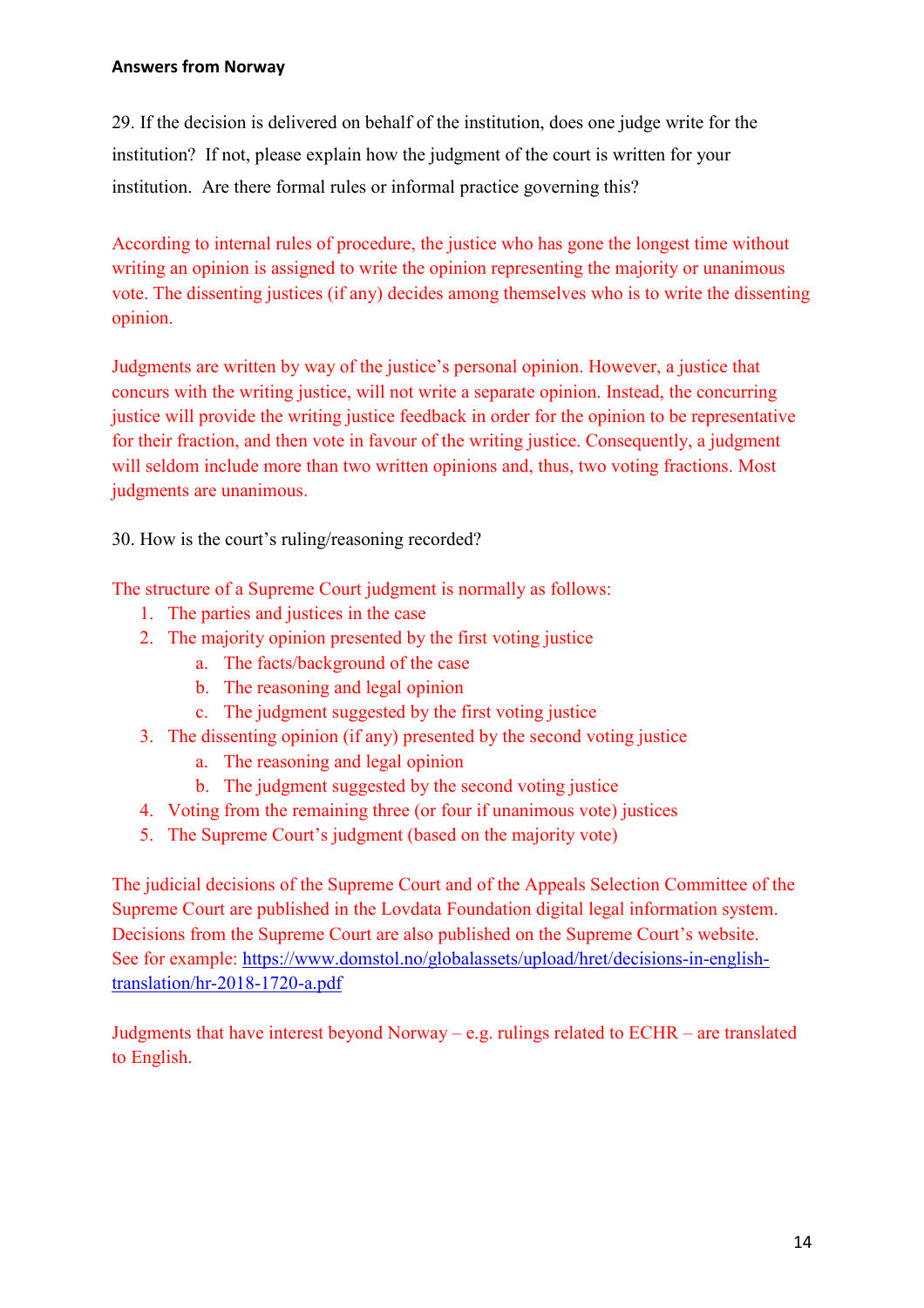31. Is there a distinction in your Supreme institution between the Judgment (i.e. reasons) and the Order (i.e. the operative ruling of the court)?

Yes. Decisions from the Appeals Selection Committee will often be without reasons – e.g. refusal of leave to appeal against judgments and interlocutory orders. Such decisions are based on simplified and standardised wording included on one page.

32. Are there any other distinctions of this nature in the decisions delivered by your institution?

None significant.

## **J. Timeframes for the decision-making process**

33. How long, on average, between consideration of a case by your institution and the making of a decision? Please indicate the approximate length of time between the introduction of the case into the system of the Supreme Administrative Court (rather than the time when the case first comes before a judge for consideration) and the final resolution of the case through, for example, the pronouncement of the final decision.

For appeals against judgments that are granted leave, the average time period between registration of the appeal and the final judgment is seven months for civil cases and 3.6 months for criminal cases.

34. Is there a specific mandatory timeframe for deciding all cases? If yes, please provide details.

No, except for the ECHR fair trial standard in article 6.

35. Are there specific mandatory timeframes for particular categories of cases? If yes, please provide details of the categories of cases and the relevant timeframes.

The Criminal Procedure Act requires that appeals against decisions regarding custody/detention shall be decided immediately.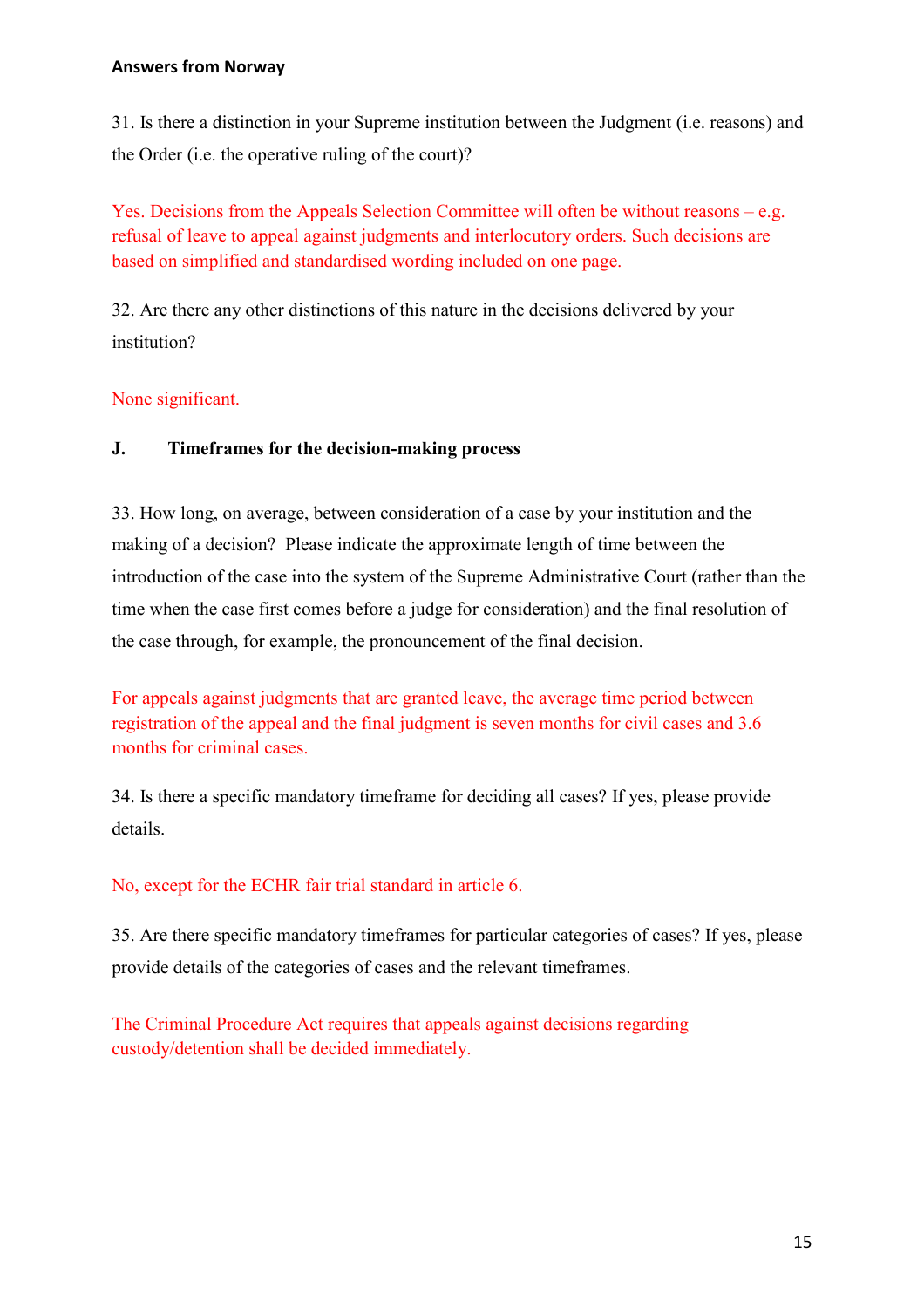36. If there are no mandatory timeframes for deciding cases, is there a certain amount of time that it is considered appropriate for the decision-making process to take? If yes, please provide details.

Decisions from the Appeals Selection Committee granting or denying leave to appeal: 4-6 weeks.

For appeals against judgments that are granted leave, the average time period between the first registration of the appeal and the final judgment is seven months for civil cases and 3.6 months for criminal cases. These time frames are deemed appropriate.

37. If there are mandatory timeframes applicable to the decision-making process in your institution , is it ever difficult for the court to abide by these timeframes? If yes, what are the main reasons for this?

#### No.

38. If there are no mandatory timeframes for deciding cases, but by convention or practice, there is a certain amount of time that is considered appropriate for the decision-making process to take, is it ever difficult for the court to abide by this timeframe? If yes, what are the main reasons for this?

#### No.

#### **K. Developments over time**

39. Have the processes you have outlined in the preceding answers been subject to any significant changes in the last five years?

#### Not in any material aspects.

40. If yes, have these changes had an effect on the way cases are considered and decided?

#### Not applicable.

41. Do these changes constitute an improvement in your view? If yes, please provide details.

#### Not applicable.